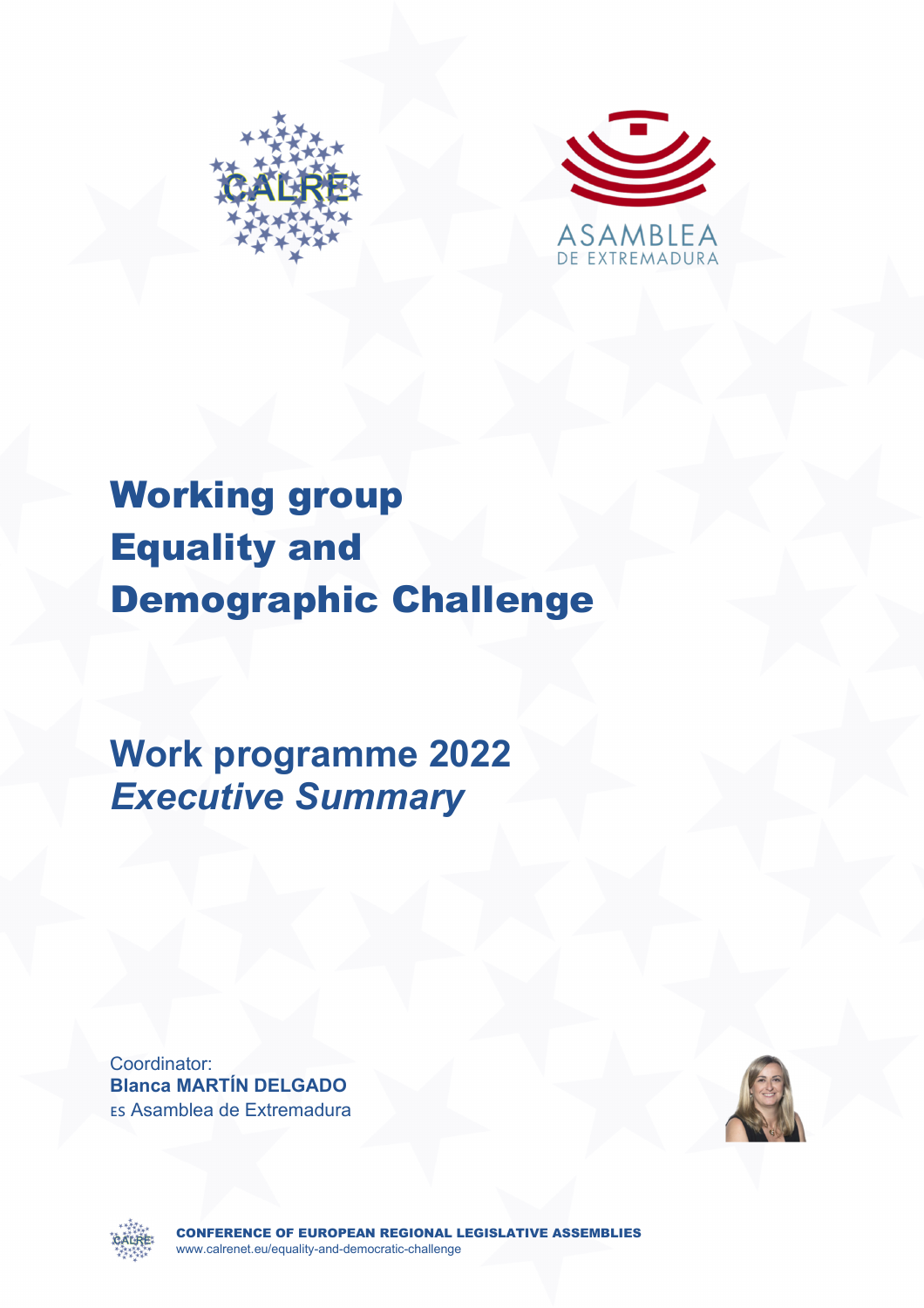## **Objectives and lines of action for 2022**

Inequality is a multifaceted issue, and women suffer from it in its many forms. Genderbased violence is the highest expression of inequality; yet violence does not only have a physical element, but also a psychological, economic and symbolic one.

Many studies are identifying warning signs of a step backwards on the road to equality, also as a consequence of the COVID-19 pandemic.

The CALRE Working Group on Equality and Demographic Challenge has emphasised the need to focus on specific measures, actions and decisions to prevent the pandemic from becoming an excuse to going backwards in this area. While in 2021 the Working Group's activity focused on how to tackle the demographic challenge from the public administrations—also from a gender perspective—, in 2022 it will concentrate its efforts on analysing the persistent gaps between women and men, which are true gulfs in economic terms, as European women work on average 51 days a year for free.

Thus, despite the existence of EU, state and regional regulations aimed at regulating equal pay for men and women, reality shows that there is still a long way to go to achieve it. The gender pay gap in the EU stands at 14.1%.

For its part, the European Commission issued recommendations and proposals on pay transparency in 2014 and 2021 as a tool to ensure that EU citizens receive equal pay for equal work. The European Parliament has also expressed its views on the matter, and on 15 December 2021 it approved a non-legislative report calling on the EU and its Member States to take concrete measures to uphold women's rights and reduce gender inequalities in the EU.

However, the regulatory and institutional efforts made have been and continue to be insufficient, as gaps are still persisting. Women earn lower wages, and they have been, for the most part, the so-called "frontline workers"—working in healthcare, care, cleaning and commerce—during the pandemic. Furthermore, they account for 76% of care workers in the EU, and perhaps even more if the figures for undeclared employment—especially in the area of domestic workers—are taken into account.

Another factor defining the pay gap between women and men has to do with home care. According to EIGE data, women spend 28 hours a week caring for their children, compared to the 18 hours a week spent by men. Furthermore, they spend 14 hours a week on household chores, compared to 11 hours in the case of men.

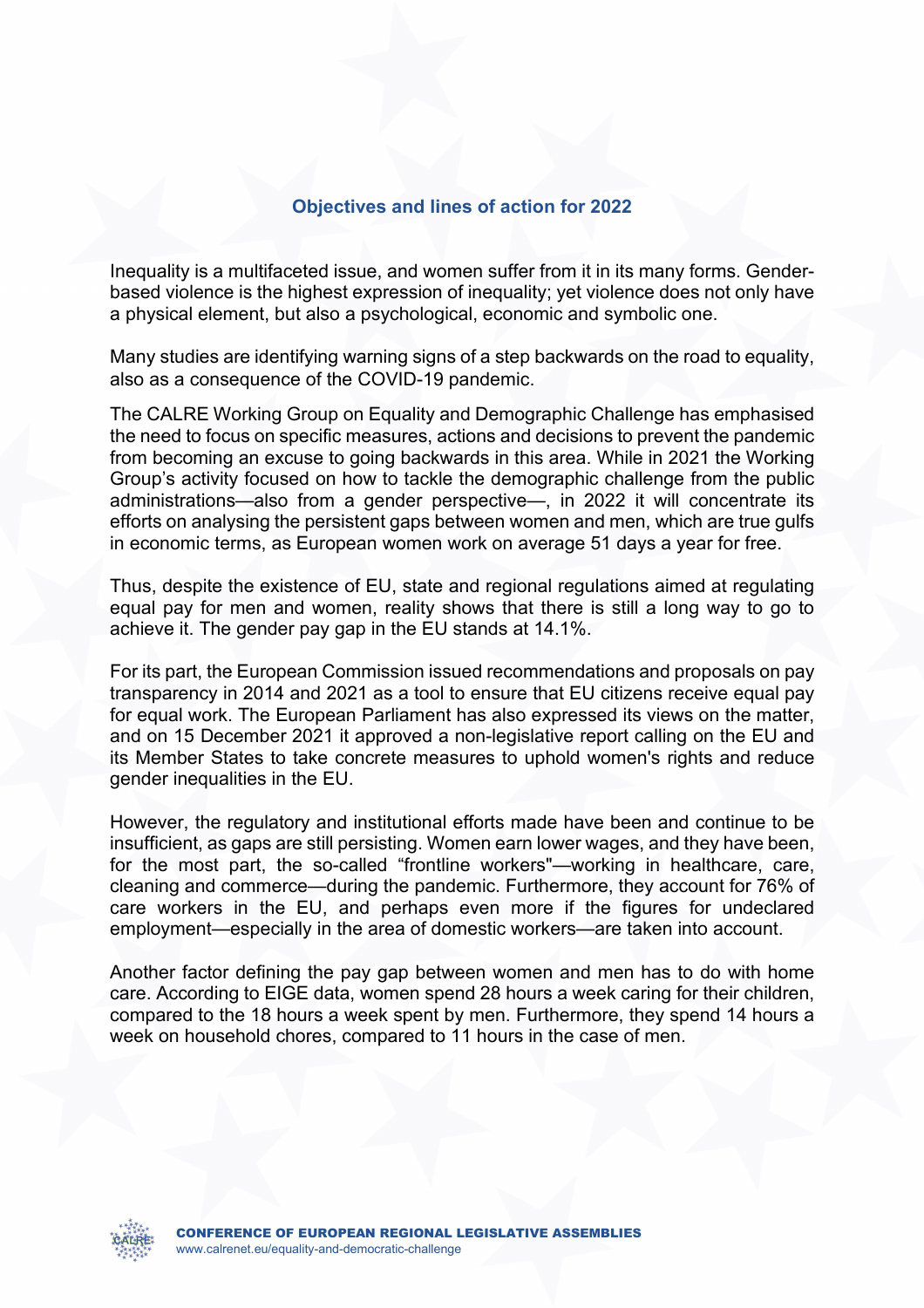The greater number of hours that women spend on these tasks means that they are often the ones who are forced to work part-time or in sectors with lower wages.

Likewise, these invisible and unpaid jobs do not create the right to receive unemployment or retirement benefits, or, if any, they are precarious and result in a higher percentage of women at risk of poverty—15% of women compared to 11% of men—according to EIGE data.

This employment inequality also has an impact on access to positions of responsibility. Women account for only 26% of the total number of decision-making positions, compared to 73% of men who have access to these positions.

The lack of a salary or decent pay prevents women from acting independently and, consequently, perpetuates situations that prevent them from acting freely. It thus furthers the perpetuation of all kinds of violence against them. We are referring to many kinds of violence, as there are many of them and many ways of perpetrating it.

It seems appropriate to address this complex phenomenon that hinders women's development and condemns them to dependence and a lack of complete freedom.

In addition, a comparative study addressing the existing gender gaps and their differences between regions in the south or north-centre of the EU is needed.

In short, it is advisable to look at what is going wrong given that, despite the regulations approved, the gaps are persisting, if not expanding, preventing the achievement of real equality between women and men.

> **Blanca MARTÍN DELGADO**  Coordinator of the Working group "Equality and democratic challenge"